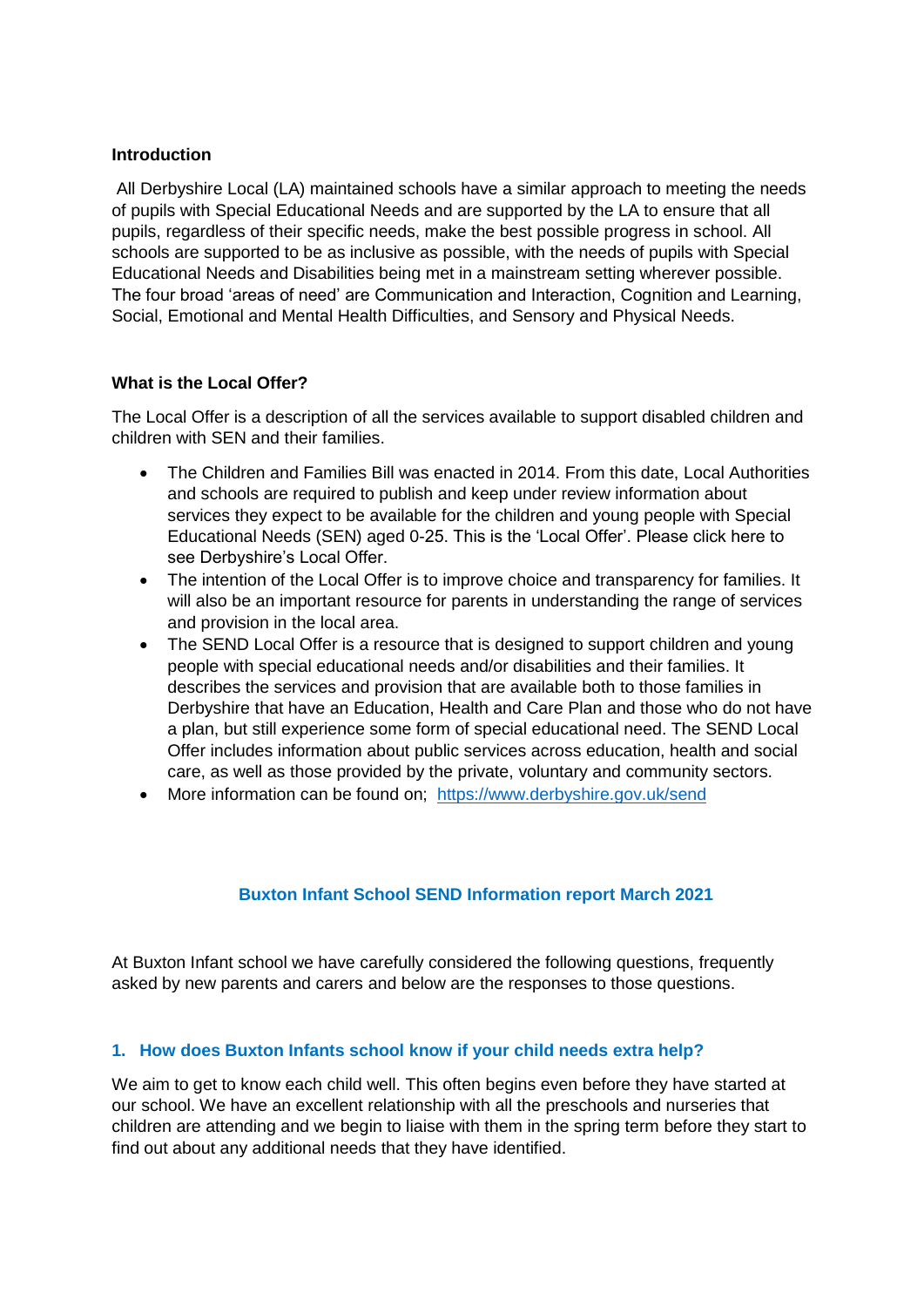Teachers and senior management hold termly moderation meetings to talk about the progress that individual children are making and to monitor any changes to their rate of progress or changes in behaviour.

Class teachers will make regular assessments of progress for all pupils and identify those whose progress:

- Is significantly slower than that of their peers starting from the same baseline
- Fails to match or better the child's previous rate of progress
- Fails to close the attainment gap between the child and their peers
- Widens the attainment gap

This may include progress in areas other than attainment, for example, social needs.

Slow progress and low attainment will not automatically mean a pupil is recorded as having SEND.

When deciding whether special educational provision is required, we will start with the desired outcomes, including the expected progress and attainment, and the views and the wishes of the pupil and their parents. We will use this to determine the support that is needed and whether we can provide it by adapting our core offer, or whether something different or additional is needed.

Concerns may also be raised by parents or carers or teachers at any point during their time with us. We also hold parent consultation where concerns can be raised by parents or teacher. Buxton Infant school prides its self on having an open door policy and we will gladly listen to any concerns that parents may have about their child's social, emotional or educational development.

### **2. What kind of Special educational need do you provide for?**

Our school currently provides additional and/or different provision for a range of needs, including:

- Communication and interaction, for example, autistic spectrum disorder, Asperger's Syndrome, speech and language difficulties
- Cognition and learning, for example, dyslexia, dyspraxia
- Social, emotional and mental health difficulties, for example, attention deficit hyperactivity disorder (ADHD)
- Sensory and/or physical needs, for example, visual impairments, hearing impairments, processing difficulties or epilepsy

## **3. Who is responsible for children with SEND?**

All teachers are teachers of children with special educational needs. Teaching such children is therefore a whole school responsibility.

Class teachers have responsibility:

- To provide high quality differentiated classroom teaching
- To ensure that all pupils with SEND make progress
- To work closely with Teaching Assistants or specialist staff to plan and assess the impact of support and intervention and how they can be linked to classroom teaching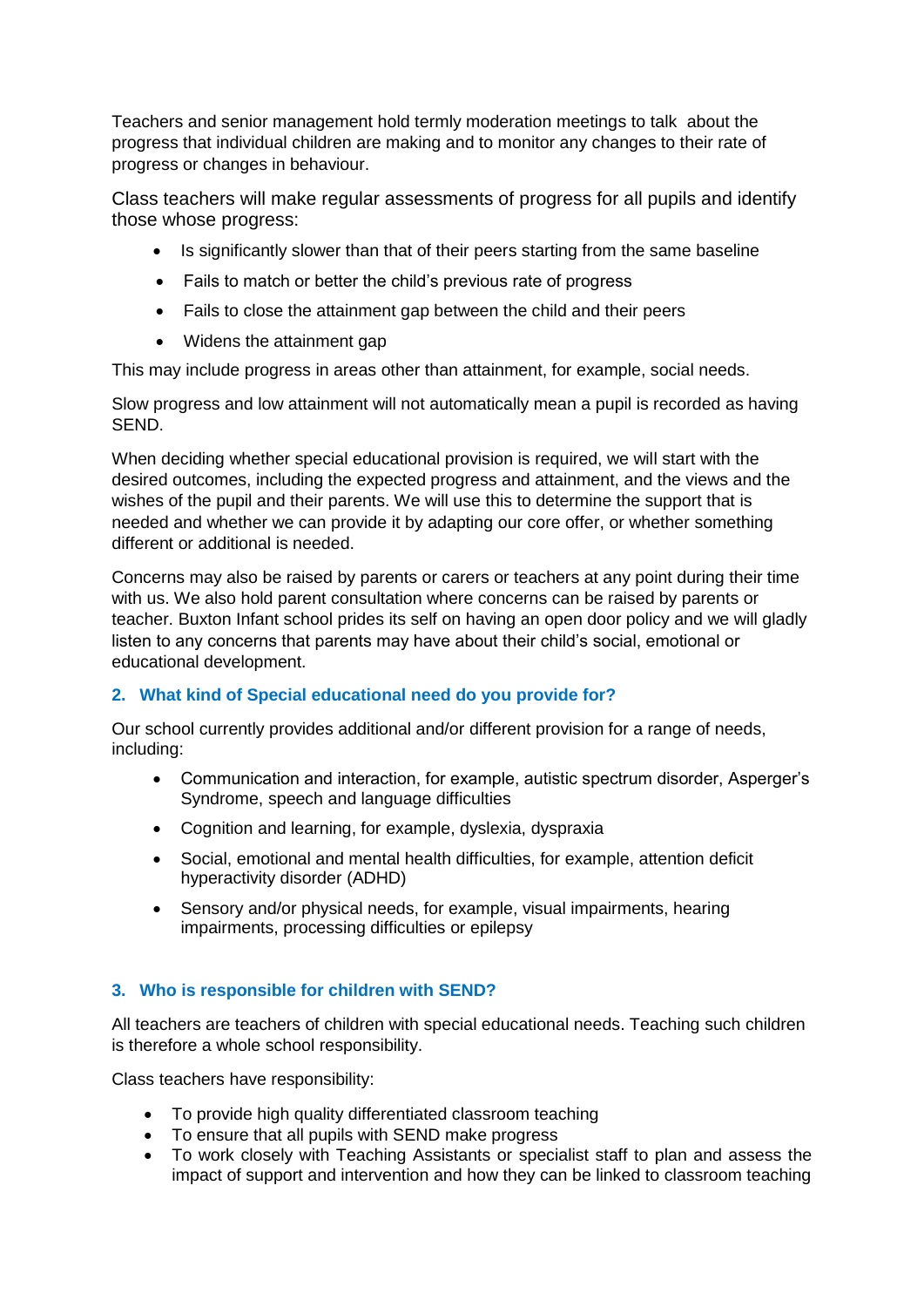- To be fully aware of procedures for identifying, assessing and making provision for pupils with SEND
- To meet with parents of children on SEND support when compiling the SEND support plan

The SENCO, Sarah Cafferky, is responsible for:

- The day-to-day responsibility for the operation of this policy and the co-ordination of specific provision made to support individual pupils with SEND, including those who have EHC plans
- Providing professional guidance to colleagues and work with staff, parents, and other agencies to ensure that pupils with SEND receive appropriate support and high quality teaching
- Providing advice on the graduated approach to providing SEND support
- Advise on the deployment of the school's delegated budget and other resources to meet pupils' needs effectively
- Being the point of contact for external agencies, especially the local authority and its support services
- Liaising with potential next providers of education to ensure all parties are informed and a smooth transition is secured
- Working with the head teacher and school governors ensuring that the school meets its responsibilities under the Equality Act 2010 re reasonable adjustments and access arrangements.
- Ensuring records of all children with SEND are up to date
- Liaising with the Governing Body and head to ensure the smooth running of the admissions process for children with EHCPs including the SEND report for each full Governing Body meeting Submitting a SENCO report to each full Governing Body. To keep them fully informed of SEND issues.

#### **4. How does Buxton Infant School Support a child with special educational needs?**

All teachers at Buxton Infant School match the curriculum to the needs of individuals in their class. The children are taught at their own starting points and set personal targets. The provision will be differentiated by the class teacher to enable all children to access it. If a child has been identified as having special educational needs they may be given a SEND plan which will identify manageable next steps in learning. The targets will be set with the parents and will be reviewed at least five times a year.

Teaching assistants may be allocated to work with a pupil in a 1:1 or small group to target specific needs. Where a child has been identified as having a specific need in literacy or numeracy then they may be taught in a small intervention group. The length of time of the intervention and the nature of the work will be tailored to the groups needs and will be reviewed after six weeks to monitor its effectiveness.

Occasionally, a pupil may need more expert support from an outside agency, such as Speech and Language Therapy or Occupational Therapy. A referral will be made with parents' consent and sent to the relevant service. After further assessments, a programme of support may be given to the school and parents/carers.

# **Our Graduated Approach to SEND Support**

Teachers are responsible and accountable for the progress and development of all pupils in their class, including where pupils access support from teaching assistants or specialist staff.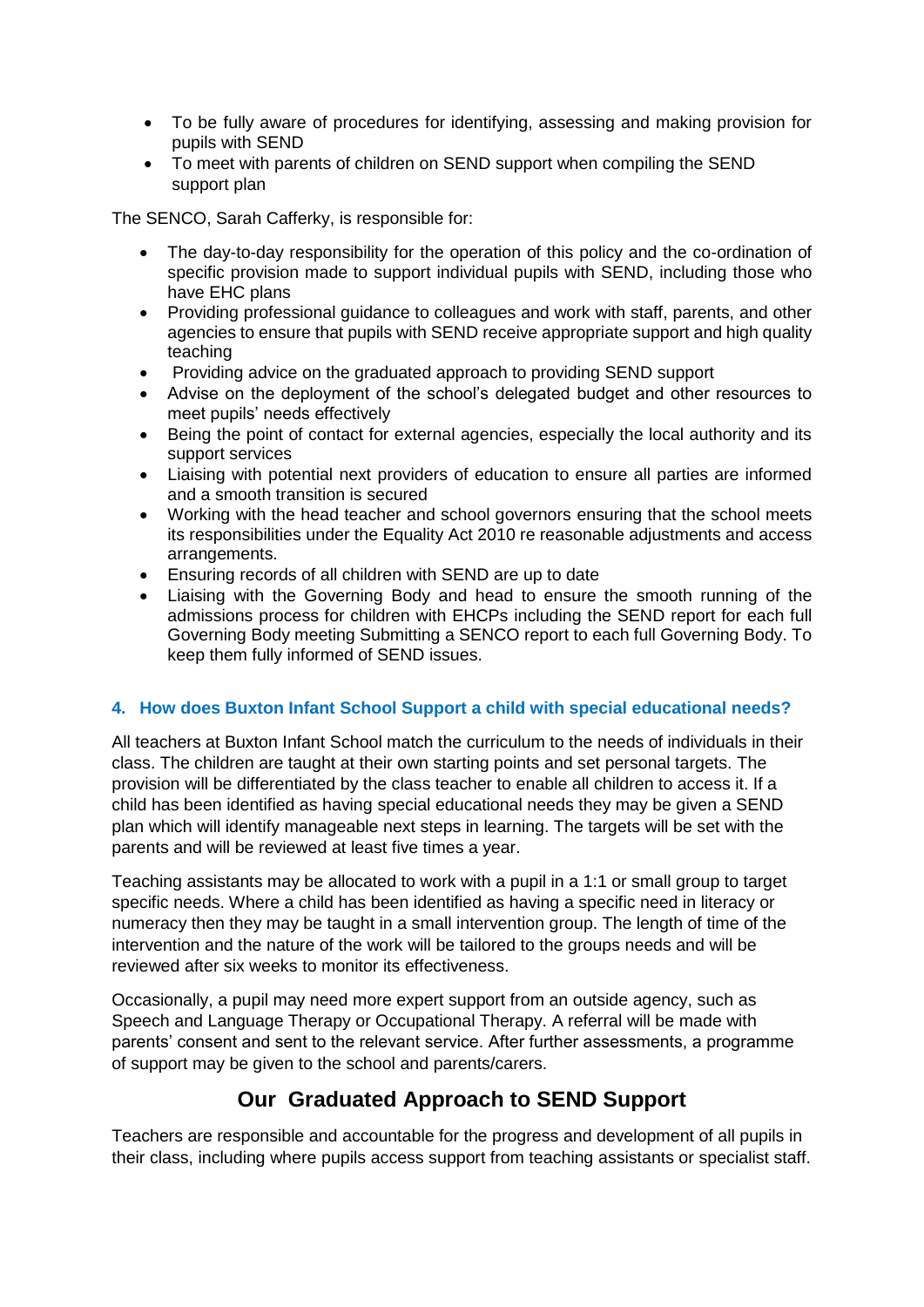The quality of teaching is carefully reviewed by the SLT through regular lesson observations, work scrutiny, planning scrutiny and pupil progress meetings.

### **1. Differentiated class work or target work**

The vast majority of children at Buxton Infant School will meet all their educational potential through high quality targeted teaching. A process of on-going teacher assessments and termly pupil progress meetings with the leadership team identifies pupils making less than expected progress given their age and individual circumstances. This can be characterised by progress which:

• is significantly slower than that of their peers starting from the same baseline;

- fails to match or better the child's previous rate of progress;
- fails to close the attainment gap between the child and their peers:

Pupils whose progress is causing concern are identified to the SENCO and are monitored.

If these concerns continue to persist interventions and additional support may be put into place.

Interventions that may be used include:

• Target reading

.

- Specific literacy interventions such as Action Words/Whole word learning
- NELI language catch up program
- Specific numeracy interventions
- Nurture Group, Positive play, T days or Structured play
- Developmental co-ordination programmes

## **2. A child is placed on the SEND register at SEND Support**

Where progress continues to be a concern then a SEND plan will be written and a child will be added to the SEND register. Termly meetings will be held with the parents to formulate the plan to remove barriers to learning and put effective special educational provision in place. This will begin the cycle of assess, plan, do, review with the child at the centre of the process. A profile will be started for a child. It will include the parents' views, the child's views and views of the school. This will be a working document that will evolve with the child and over time.

### **3. A higher level of need**

Where pupils have higher levels of need, and with parental permission, the school may seek advice from external agencies. These agencies include:

• Educational Psychology Service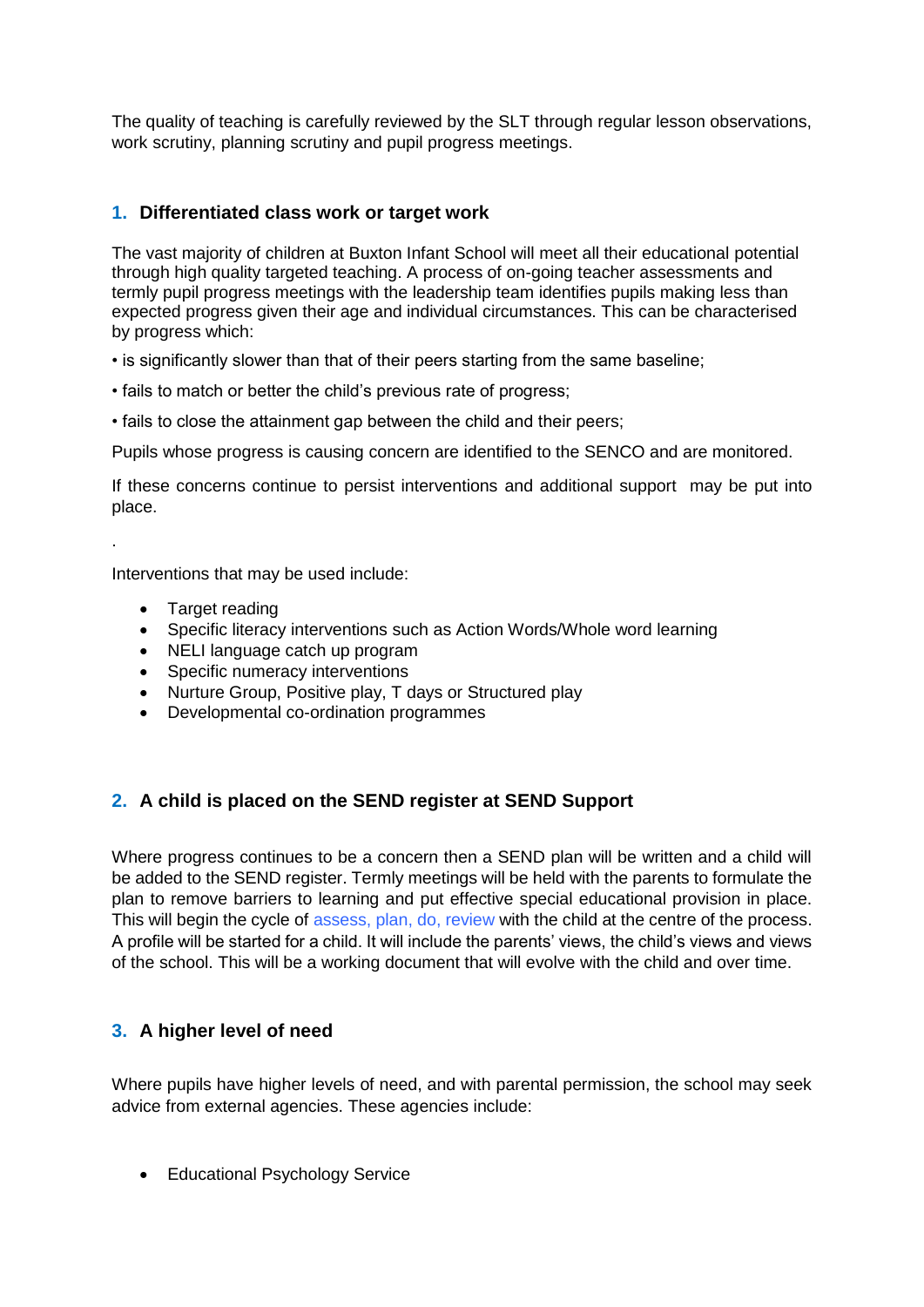- Speech and Language Therapist (SALT)
- Behaviour Support
- Autism Outreach
- The support Service for Physical Impairment
- School Nurse or Specialist Paediatrician
- Child and Adolescent Mental Health

### **4. Application for GRIPs or an EHCP**

A small number of pupils, whose needs are complex and long term may require a greater level of support than that provided at SEND support from the schools own resources. For these pupils a request will be made to the Local Authority to conduct an assessment of educational, health and care needs. This may result in an ECHP. These replace what was formerly known as Statements of Special Educational Needs.

Where a pupil's needs are not as evidently complex for an ECHP and are more specific and not necessarily long term, then an application for GRIPs can be made. A GRIP stands for Graduated Response For Individual Pupils. A GRIP allow schools to access higher level need funding without the necessity to request an education health and care plan for pupils with significant barriers to learning.

Derbyshire's GRIP initiative is for pupils with significant special educational needs in primary and secondary schools.

GRIP gives pupils access to specialist services, as appropriate, such as support service for special educational needs (SSSEN), at this earlier stage and gives schools the earlier opportunity to reduce barriers to learning for pupils.

### **5. How can I work with Buxton Infant school to support my child's learning?**

You can work with us by:

- Reading at home regularly listening to your child and reading to them
- Supporting any additional activities that might be sent home either by school or by other agencies
- Sharing information about your child's strengths and areas for development
- Attending meetings about your child
- Contributing to any SEND plan that is devised
- Being positive with your child and recognising the small steps of progress they make

### **6. What support will there be for my child's overall wellbeing?**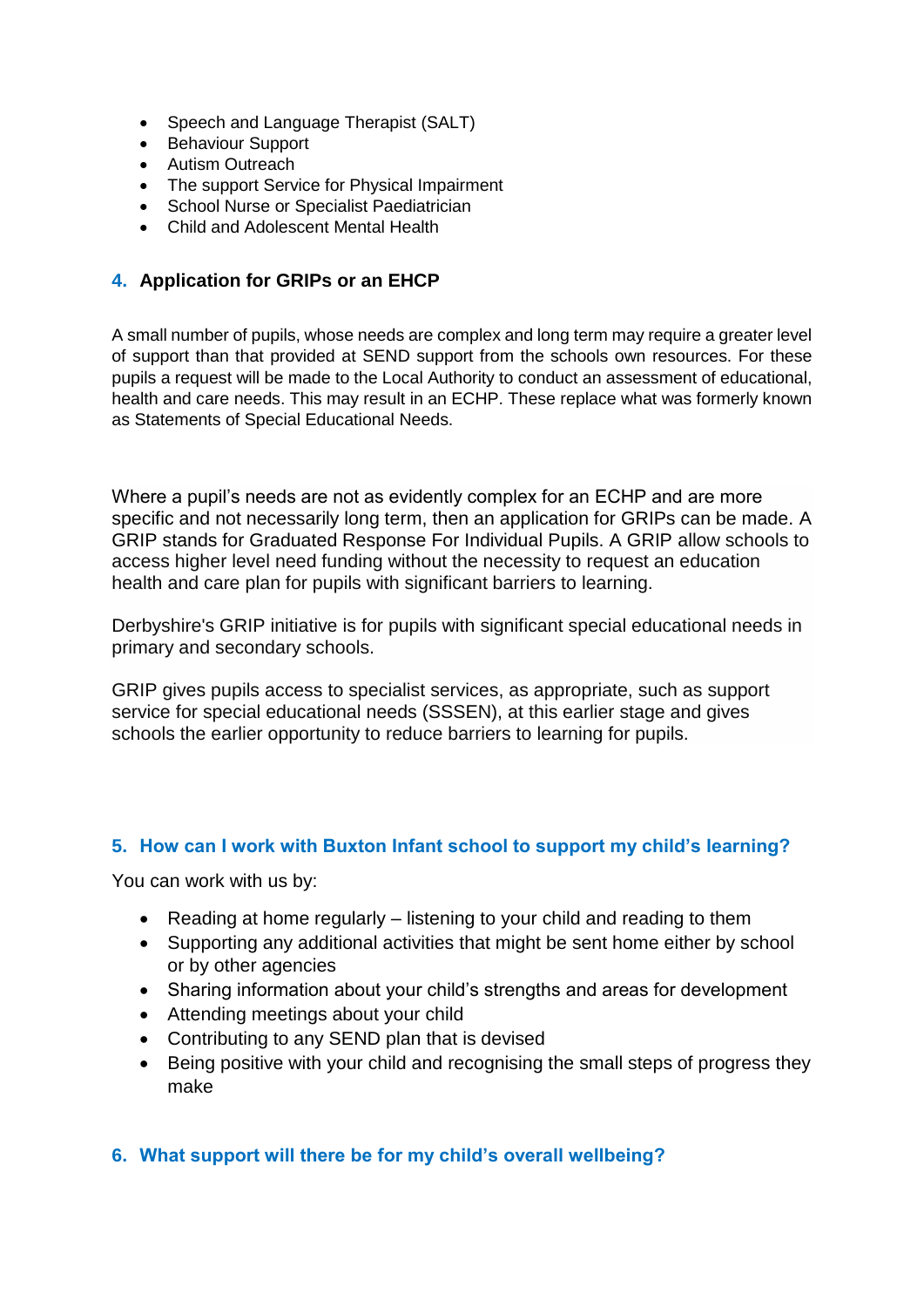The school offers a variety of pastoral support for children who are experiencing emotional difficulties.

These include:

- Support from close members of staff such as the class teacher or TA
- Nurture group, T Days and Structured play provision
- Support from one of our Family Resource Workers

# **7. Who are the people providing services to children with SEND at Buxton Infant School?**

## **School Provision**

 Teachers are responsible for planning differentiated lessons to meet the needs of all pupils within the class setting.

- Teaching Assistants working with small groups or individual children.
- Small groups for interventions listed in our school offer.

 Teaching Assistants offering support for children with emotional and social development through Positive Play.

 Family Resource Workers offering support for children with emotional and social development through Nurture group

## **Multi Agency Provision including Local Authority Provision which may be delivered in school**

- Support Service for children with Special Educational Needs (SSSEN)
- Educational Psychology Service
- SALT (Speech and Language Therapy)
- Autism Outreach Service
- Behaviour Support Service
- Specialist Teachers for the hearing and visually impaired
- Parent Partnership
- Early Help Team

• Support Service for the physically impaired Health Provision which may be delivered in school:

- School Health
- Occupational Therapy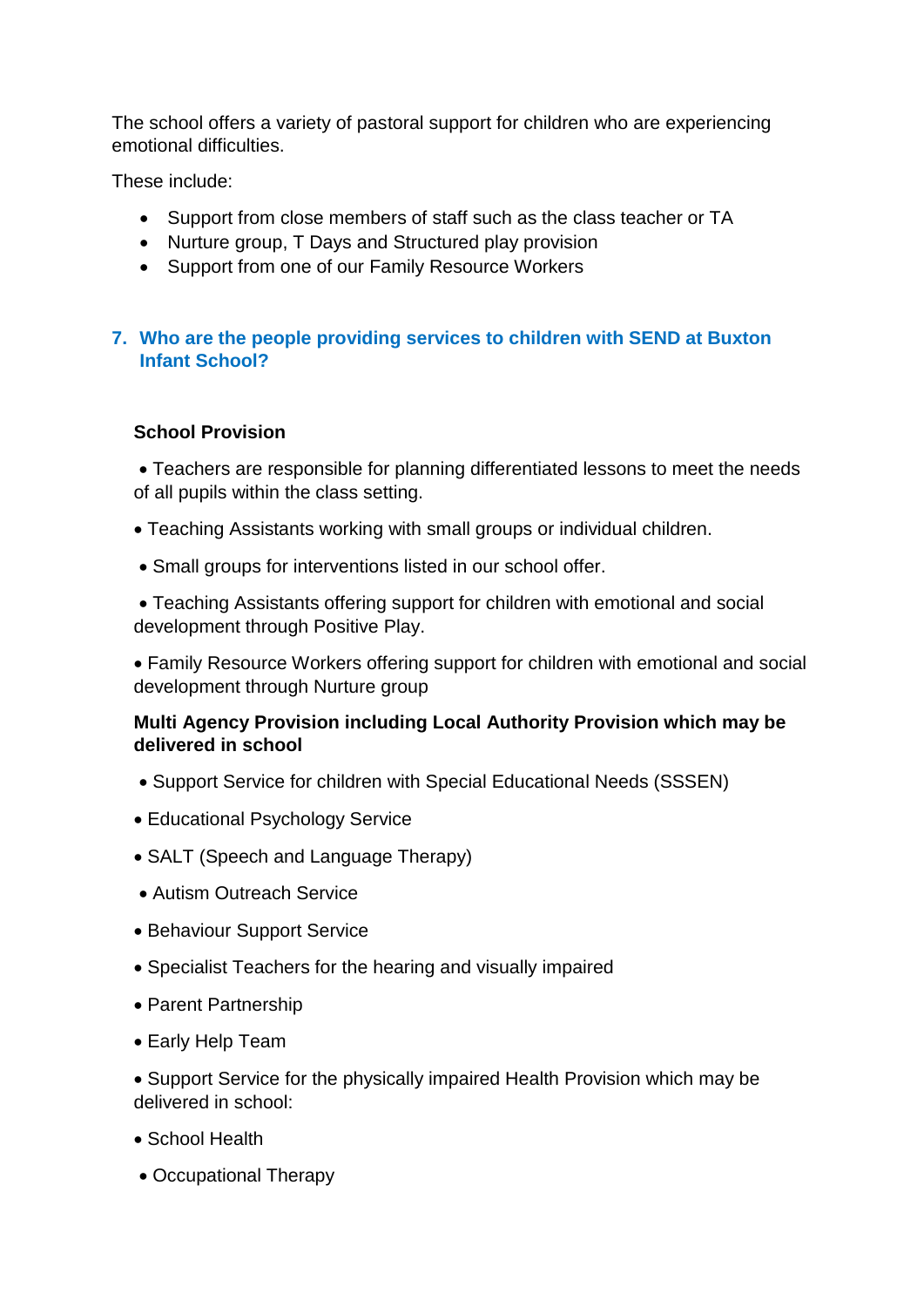- Physiotherapy
- CAMHS
- Clinical Psychology
- Input from Paediatricians

### **8. How will my child be included in activities outside the classroom?**

Buxton Infant School prides its self on it reputation for being an inclusive school. We will always do our best to ensure that all children can take part in all activities within school. Activities may be adapted or extra support provided to ensure that all children can participate. Risk assessments are carried out and procedures put in place to allow all children to participate. Parents will be asked to contribute to discussions about how best to support their child in these activities.

### **9. How accessible is the school environment?**

Buxton Infant School is a fully accessible site including wheel chair access. We have disabled toilet facilities and changing facilities. There are easy access doors to the hall. We ensure that all equipment where possible is accessible to all children regardless of their needs. We work closely with specialist teachers who advise us on specific children's needs and are more than happy to discuss any individuals access requirement. Please see our accessibility plan for any further information

## 10.**How will the school prepare my child for transferring to a junior school setting?**

When children leave our school the SENCO/ class teacher and/or Head Teacher liaise with schools and pass on information about pupils with SEND before their transfer to that school. The SENCO from the relevant school is invited to attend the Annual Review meeting for pupils with an Education Health Care Plan or GRIP

Where possible we will ensure that a pupil with SEND who is moving schools has a tailor made transition programme in place so that they have time to get to know the geography of the new school, staff that may be supporting them and what the routines are.

Our provision for all children moving to Buxton Junior School includes:

- The children are given plenty of opportunities, both formal and informal to spend time in the Buxton Junior classroom so that they become familiar with the teachers, the layout and the routine of that classroom.
- There are discussions with parents and carers about how we can best meet the emotional needs of the child
- The SENCO from both schools will work together on the transition of SEND pupils. This ensures a smooth transition for pupils and parents.
- Year 3 teachers from Buxton Junior School visit the Y2 classes and teach the children during the summer term so that they can get to know them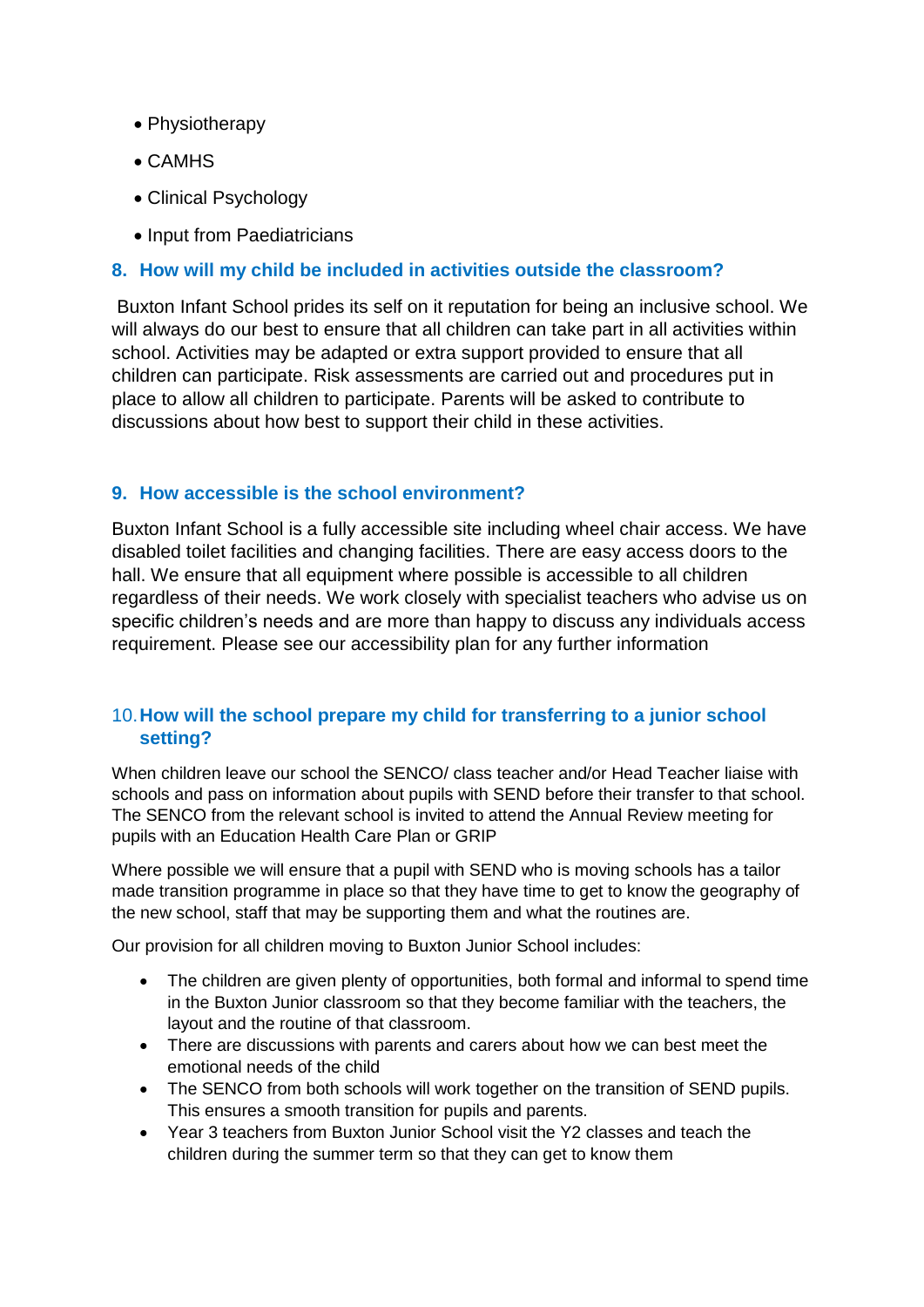Any Teaching Assistants from Buxton Junior School who are going to work with a child from Buxton Infant School may spend some time shadowing a TA working with the child in Y2

 Children from Buxton Infant School visit the Junior School as part of a focused transition programme, and children who have special educational needs are welcomed in extra supported transition meetings and visits

 Parents of children at Buxton Infant School are welcome to make appointments to visit Buxton Juniors at any time

## **11.How are the school's resources allocated and matched to pupils' SEND?**

The school budget received from Derbyshire Education Authority includes money for supporting children with SEND. Different children will require different levels of support in order to help them make progress and achieve their potential.

 The Head Teacher/ SENCo decides on the deployment of resources for children with SEND in consultation with the class teachers and governors, on the basis of needs in the school

. The Head Teacher /SENCo discusses all the information they have about SEND with the class teachers in the school including;

- The children getting extra support already
- The children needing extra support
- The children who have been identified as not making expected progress and for whom Specific Provision Reports are developed. These identify all resources / training and support for children with SEND, are reviewed regularly and changes made as necessary.

 The school is responsible for providing the first wave of support for a child and this may be some or all 1:1 support, small group support or satellite support. If a child needs further support, the school may receive further funding by applying for a GRIP (Graduated Response for Individual Pupil) and or EHCP (Education Health Care Plan) both of which provide top-up funding for pupils.

# **12.How are the teachers in school helped to work with children with SEND and what training do they have?**

• The SENCo's job is to support the class teacher in planning for children with SEND.

• The school provides training and support to enable all staff to improve the teaching and learning of children, including those with SEND. This includes whole school training on identifying needs and different intervention strategies.

• Individual teachers and support staff attend training run by outside agencies that are relevant to the needs of specific children in their class.

## **13.What do I do if I have a complaint to make?**